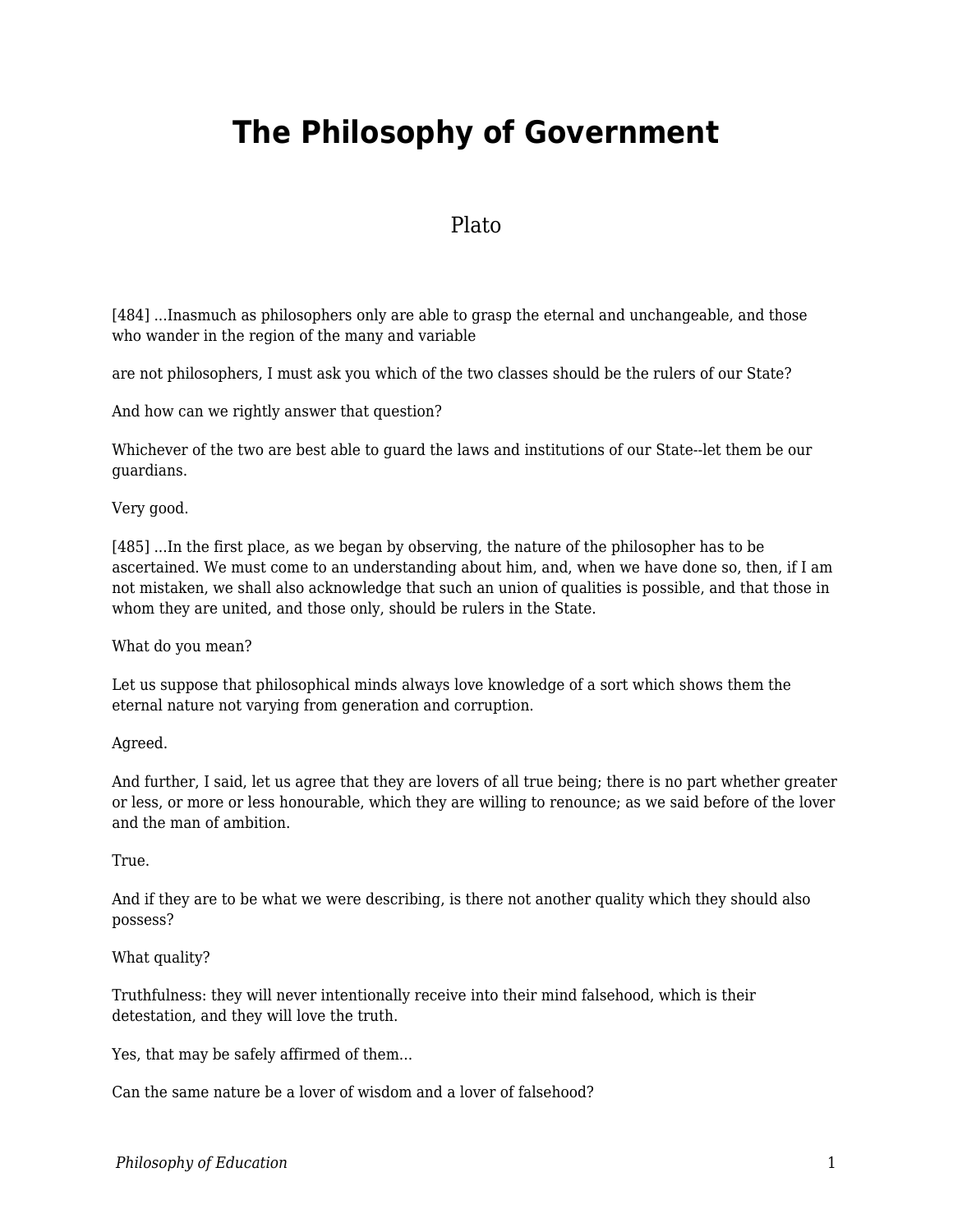Never.

The true lover of learning then must from his earliest youth, as far as in him lies, desire all truth?

Assuredly...

He whose desires are drawn towards knowledge in every form will be absorbed in the pleasures of the soul, and will hardly feel bodily pleasure-- I mean, if he be a true philosopher and not a sham one.

That is most certain... [486]

Then how can he who has magnificence of mind and is the spectator of all time and all existence, think much of human life?

He cannot.

Or can such an one account death fearful?

No indeed.

Then the cowardly and mean nature has no part in true philosophy?

Certainly not...

Then you will soon observe whether a man is just and gentle, or rude and unsociable; these are the signs which distinguish even in youth the philosophical nature from the unphilosophical.

True.

There is another point which should be remarked.

What point?

Whether he has or has not a pleasure in learning; for no one will love that which gives him pain, and in which after much toil he makes little progress.

Certainly not.

And again, if he is forgetful and retains nothing of what he learns, will he not be an empty vessel?

That is certain.

Labouring in vain, he must end in hating himself and his fruitless occupation? Yes.

Then a soul which forgets cannot be ranked among genuine philosophic natures; we must insist that the philosopher should have a good memory?

Certainly... [487]

And must not that be a blameless study which he only can pursue who has the gift of a good memory, and is quick to learn,--noble, gracious, the friend of truth, justice, courage, temperance, who are his kindred?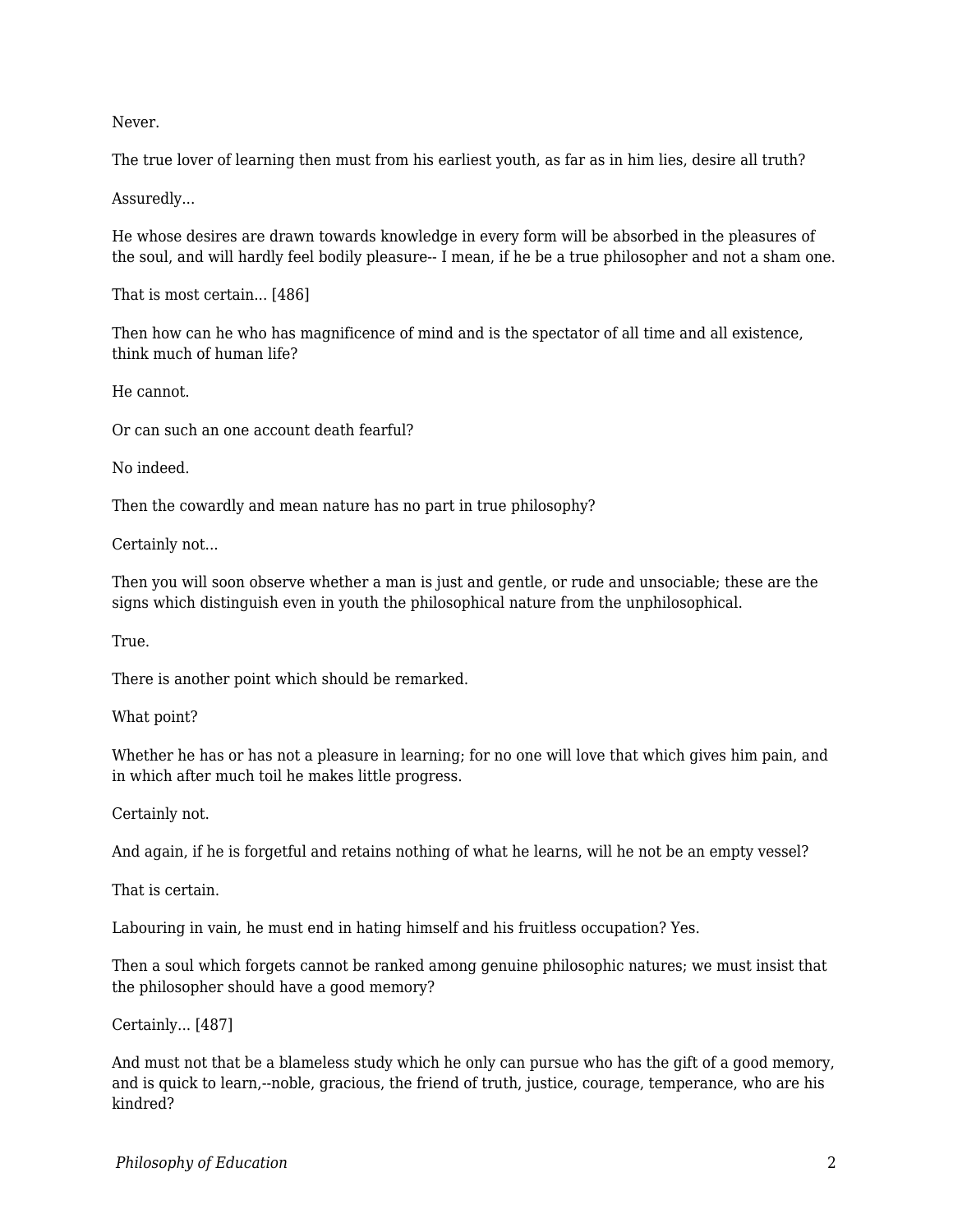The god of jealousy himself, he said, could find no fault with such a study.

And to men like him, I said, when perfected by years and education, and to these only you will entrust the State.

Here Adeimantus interposed and said: To these statements, Socrates, no one can offer a reply; but when you talk in this way, a strange feeling passes over the minds of your hearers: They fancy that they are led astray a little at each step in the argument, owing to their own want of skill in asking and answering questions; these littles accumulate, and at the end of the discussion they are found to have sustained a mighty overthrow and all their former notions appear to be turned upside down. ...the votaries of philosophy, when they carry on the study, not only in youth as a part of education, but as the pursuit of their maturer years, most of them become strange monsters, not to say utter rogues, and that those who may be considered the best of them are made useless to the world by the very study which

you extol...

...I am of opinion that they are quite right.

Then how can you be justified in saying that cities will not cease from evil until philosophers rule in them, when philosophers are acknowledged by us to be of no use to them? ...[488]

...Imagine then a fleet or a ship in which there is a captain who is taller and stronger than any of the crew, but he is a little deaf and has a similar infirmity in sight, and his knowledge of navigation is not much better. The sailors are quarrelling with one another about the steering-- every one is of opinion that he has a right to steer, though he has never learned the art of navigation and cannot tell who taught him or when he learned, and will further assert that it cannot be taught, and they are ready to cut in pieces any one who says the contrary. They throng about the captain, begging and praying him to commit the helm to them; and if at any time they do not prevail, but others are preferred to them, they kill the others or throw them overboard, and having first chained up the noble captain's senses with drink or some narcotic drug, they mutiny and take possession of the ship and make free with the stores; thus, eating and drinking, they proceed on their voyage in such a manner as might be expected of them. Him who is their partisan and cleverly aids them in their plot for getting the ship out of the captain's hands into their own whether by force or persuasion, they compliment with the name of sailor, pilot, able seaman, and abuse the other sort of man, whom they call a good-fornothing; but that the true pilot must pay attention to the year and seasons and sky and stars and winds, and whatever else belongs to his art, if he intends to be really qualified for the command of a ship, and that he must and will be the steerer, whether other people like or not-the possibility of this union of authority with the steerer's art has never seriously entered into their thoughts or been made part of their calling. [489] Now in vessels which are in a state of mutiny and by sailors who are mutineers, how will the true pilot be regarded? Will he not be called by them a prater, a star-gazer, a good-for-nothing?

Of course, said Adeimantus...

Then suppose you now take this parable to the gentleman who is surprised at finding that philosophers have no honour in their cities; explain it to him and try to convince him that their having honour would be far more extraordinary.

I will.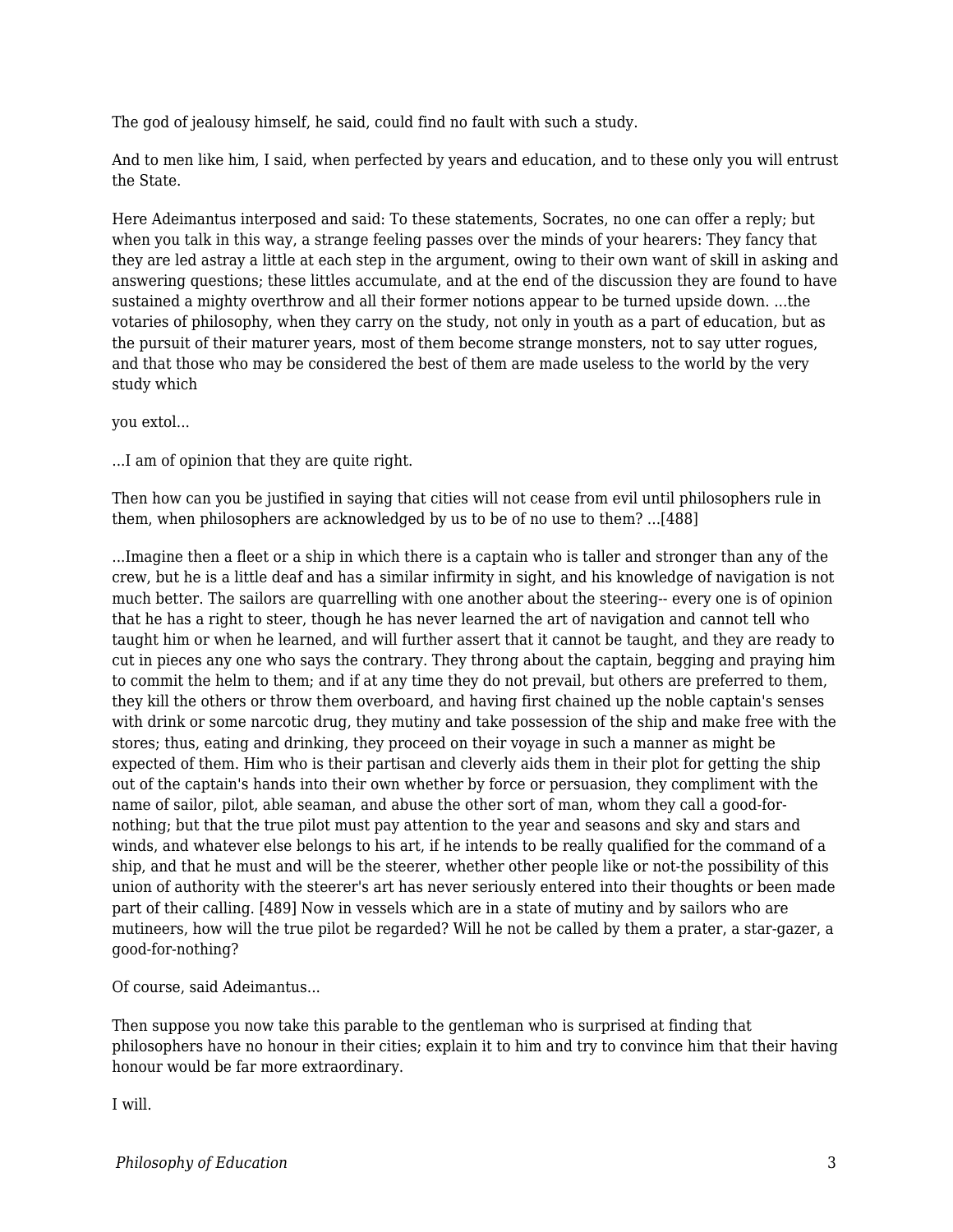Say to him, that, in deeming the best votaries of philosophy to be useless to the rest of the world, he is right; but also tell him to attribute their uselessness to the fault of those who will not use them, and not to themselves. The pilot should not humbly beg the sailors to be commanded by him--that is not the order of nature; neither are `the wise to go to the doors of the rich'--the ingenious author of this saying told a lie--but the truth is, that, when a man is ill, whether he be rich or poor, to the physician he must go, and he who wants to be governed, to him who is able to govern. The ruler who is good for anything ought not to beg his subjects to be ruled by him; although the present governors of mankind are of a different stamp; they may be justly compared to the mutinous sailors, and the true helmsmen to those who are called by them good-for-nothings and star-gazers.

## Precisely so, he said.

For these reasons, and among men like these, philosophy, the noblest pursuit of all, is not likely to be much esteemed by those of the opposite faction; not that the greatest and most lasting injury is done to her by her opponents, but by her own professing followers, the same of whom you suppose the accuser to say, that the greater number of them are arrant rogues, and the best are useless; in which opinion I agreed.

## Yes.

And the reason why the good are useless has now been explained?

## True.

Then shall we proceed to show that the corruption of the majority is also unavoidable, and that this is not to be laid to the charge of philosophy any more than the other?

## By all means... [490]

And have we not a right to say in his defence, that the true lover of knowledge is always striving after being--that is his nature; he will not rest in the multiplicity of individuals which is an appearance only, but will go on--the keen edge will not be blunted, nor the force of his desire abate until he have attained the knowledge of the true nature of every essence by a sympathetic and kindred power in the soul, and by that power drawing near and mingling and becoming incorporate with very being, having begotten mind and truth, he will have knowledge and will live and grow truly, and then, and not till then, will he cease from his travail.

Nothing, he said, can be more just than such a description of him.

And will the love of a lie be any part of a philosopher's nature? Will he not utterly hate a lie?

He will...

And we have next to consider the corruptions of the philosophic nature, why so many are spoiled and so few escape spoiling--I am speaking of those who were said to be useless but not wicked--and, [491] when we have done with them, we will speak of the imitators of philosophy, what manner of men are they who aspire after a profession which is above them and of which they are unworthy, and then, by their manifold inconsistencies, bring upon philosophy, and upon all philosophers, that universal reprobation of which we speak.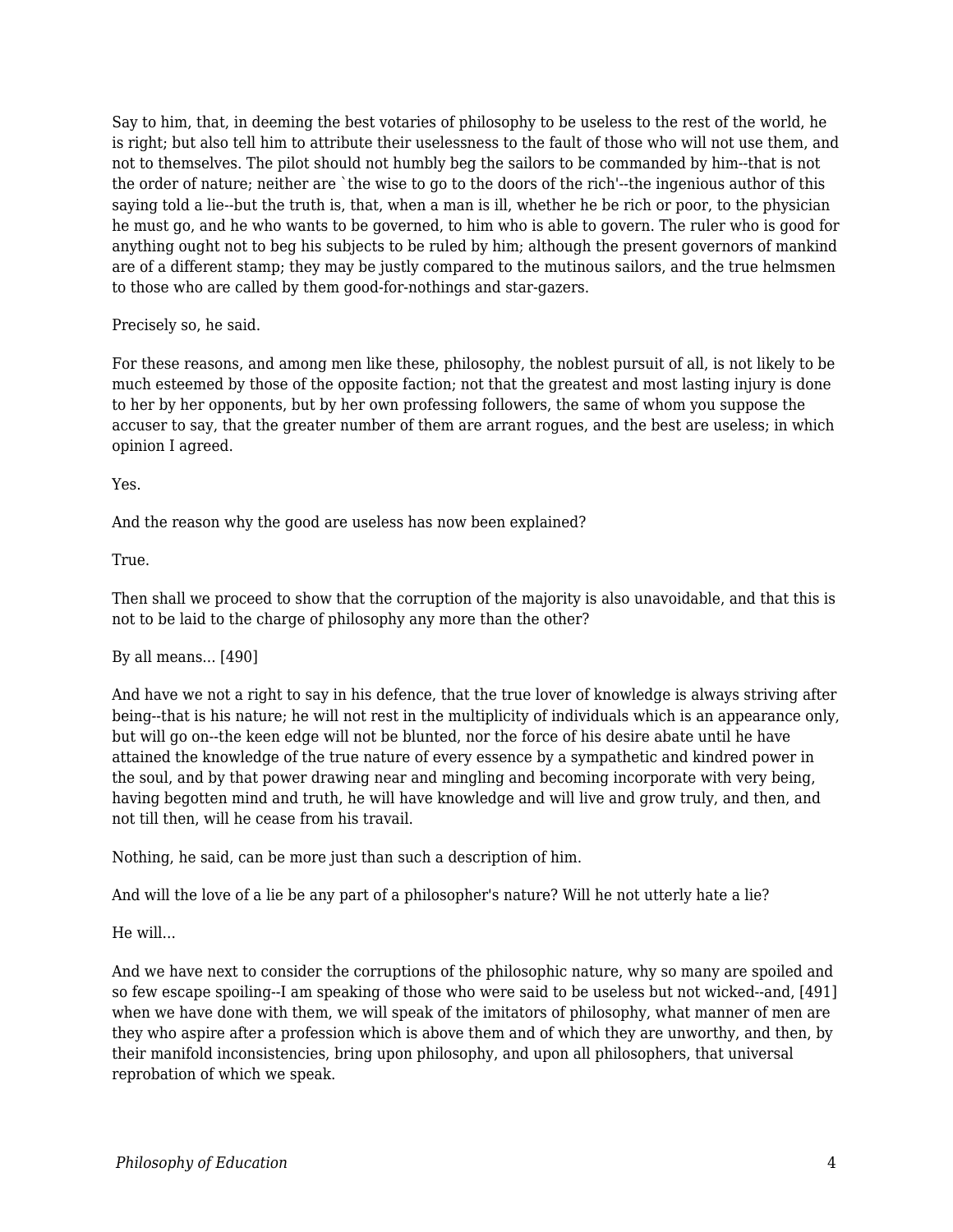What are these corruptions? he said.

I will see if I can explain them to you. Every one will admit that a nature having in perfection all the qualities which we required in a philosopher, is a rare plant which is seldom seen among men.

## Rare indeed.

And what numberless and powerful causes tend to destroy these rare natures!

## What causes?

In the first place there are their own virtues, their courage, temperance, and the rest of them, every one of which praise worthy qualities (and this is a most singular circumstance) destroys and distracts from philosophy the soul which is the possessor of them.

That is very singular, he replied.

Then there are all the ordinary goods of life--beauty, wealth, strength, rank, and great connections in the State--you understand the sort of things--these also have a corrupting and distracting effect... There is reason in supposing that the finest natures, when under alien conditions, receive more injury than the inferior, because the contrast is greater.

## Certainly.

And may we not say, Adeimantus, that the most gifted minds, when they are ill-educated, become preeminently bad? Do not great crimes and the spirit of pure evil spring out of a fulness of nature ruined by education rather than from any inferiority, whereas weak natures are scarcely capable of any very great good or very great evil?

There I think that you are right.

[492] And our philosopher follows the same analogy-he is like a plant which, having proper nurture, must necessarily grow and mature into all virtue, but, if sown and planted in an alien soil, becomes the most noxious of all weeds, unless he be preserved by some divine power. Do you really think, as people so often say, that our youth are corrupted by Sophists, or that private teachers of the art corrupt them in any degree worth speaking of? Are not the public who say these things the greatest of all Sophists? And do they not educate to perfection young and old, men and women alike, and fashion them after their own hearts?...

...Will any private training enable him to stand firm against the overwhelming flood of popular opinion? or will he be carried away by the stream?

Will he not have the notions of good and evil which the public in general have--he will do as they do, and as they are, such will he be?

Yes, Socrates; necessity will compel him... [492]

...All those mercenary individuals, whom the many call Sophists and whom they deem to be their adversaries, do, in fact, teach nothing but the opinion of the many, that is to say, the opinions of their assemblies; and this is their wisdom. I might compare them to a man who should study the tempers and desires of a mighty strong beast who is fed by him-he would learn how to approach and handle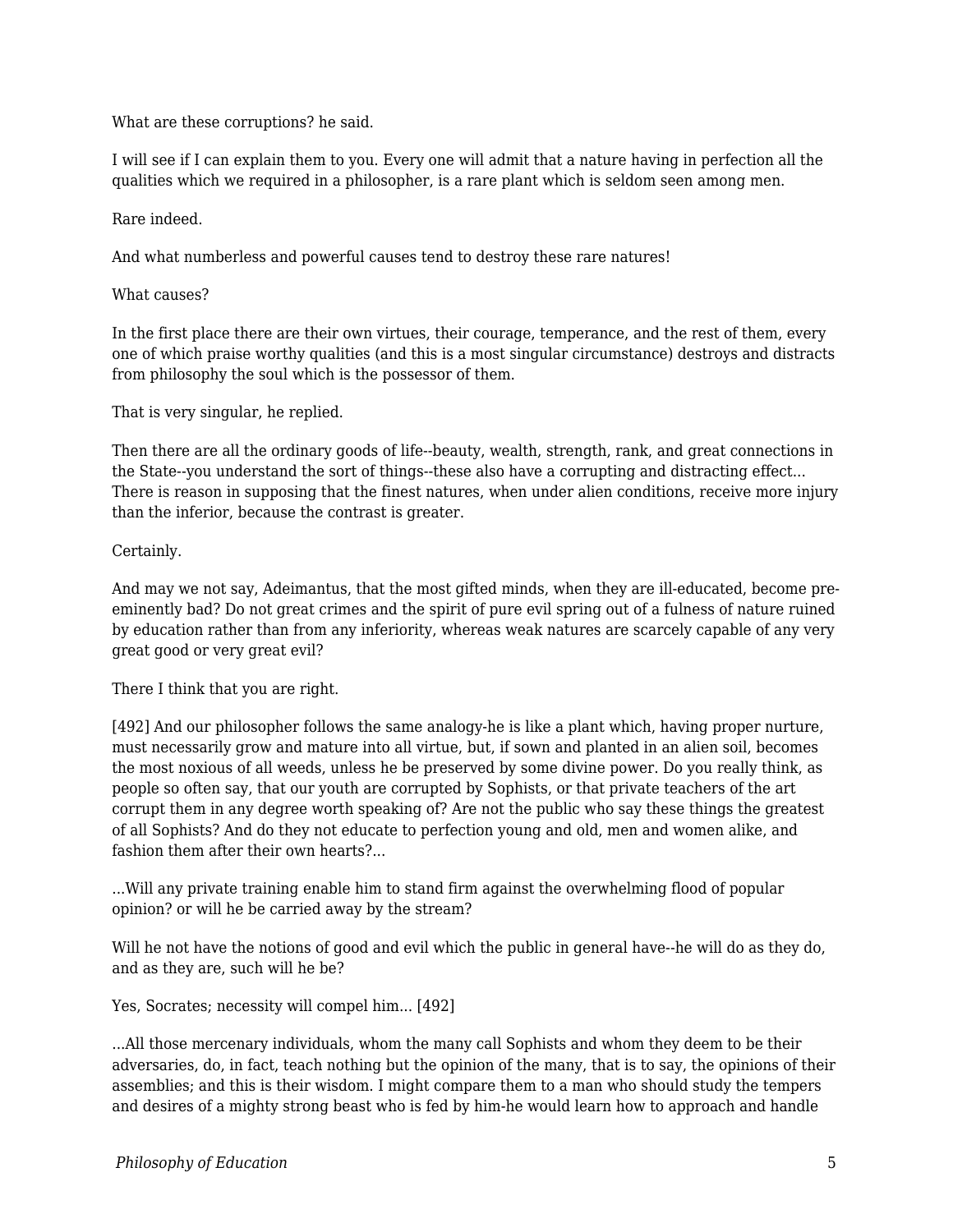him, also at what times and from what causes he is dangerous or the reverse, and what is the meaning of his several cries, and by what sounds, when another utters them, he is soothed or infuriated; and you may suppose further, that when, by continually attending upon him, he has become perfect in all this, he calls his knowledge wisdom, and makes of it a system or art, which he proceeds to teach, although he has no real notion of what he means by the principles or passions of which he is speaking, but calls this honourable and that dishonourable, or good or evil, or just or unjust, all in accordance with the tastes and tempers of the great brute. Good he pronounces to be that in which the beast delights and evil to be that which he dislikes; and he can give no other account of them except that the just and noble are the necessary, having never himself seen, and having no power of explaining to others the nature of either, or the difference between them, which is immense. By heaven, would not such an one be a rare educator?

#### Indeed, he would.

And in what way does he who thinks that wisdom is the discernment of the tempers and tastes of the motley multitude, whether in painting or music, or, finally, in politics, differ from him whom I have been describing? For when a man consorts with the many, and exhibits to them his poem or other work of art or the service which he has done the State, making them his judges when he is not obliged, the so-called necessity of Diomede will oblige him to produce whatever they praise. And yet the reasons are utterly ludicrous which they give in confirmation of their own notions about the honourable and good. Did you ever hear any of them which were not?

No, nor am I likely to hear.

You recognise the truth of what I have been saying? Then let me ask you to consider further whether the world will ever be induced to believe in the existence of absolute beauty rather than of the many beautiful, [494] or of the absolute in each kind rather than of the many in each kind?

Certainly not.

Then the world cannot possibly be a philosopher?

Impossible.

And therefore philosophers must inevitably fall under the censure of the world?

They must.

And of individuals who consort with the mob and seek to please them?

That is evident... [495]

Then were we not right in saying that even the very qualities which make a man a philosopher may, if he be ill-educated, divert him from philosophy, no less than riches and their accompaniments and the other so-called goods of life?

We were quite right.

Thus, my excellent friend, is brought about all that ruin and failure which I have been describing of the natures best adapted to the best of all pursuits; they are natures which we maintain to be rare at any time; this being the class out of which come the men who are the authors of the greatest evil to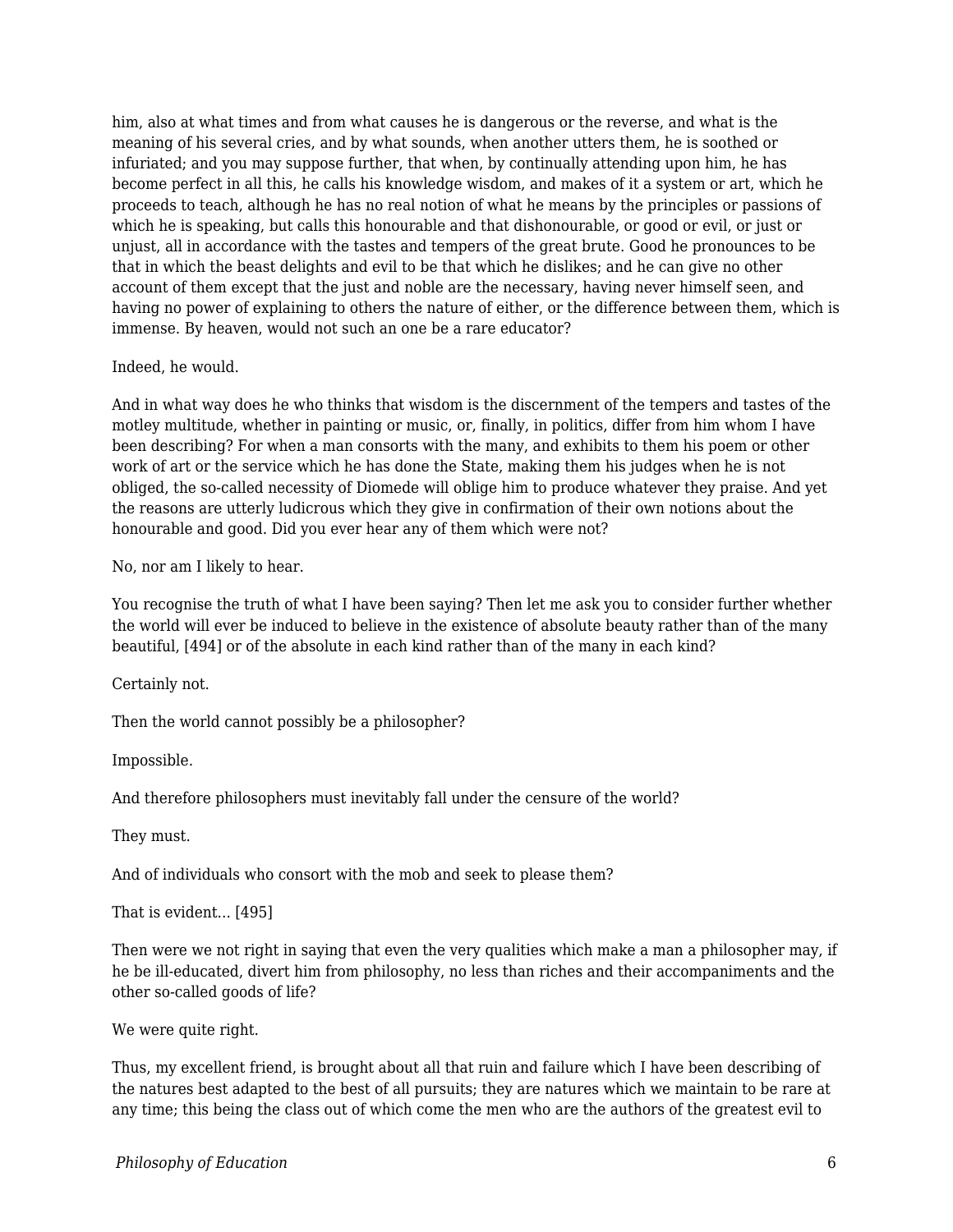States and individuals; and also of the greatest good when the tide carries them in that direction; but a small man never was the doer of any great thing either to individuals or to States.

That is most true, he said...

And so philosophy is left desolate, with her marriage rite incomplete: for her own have fallen away and forsaken her, and while they are leading a false and unbecoming life, other unworthy persons, seeing that she has no kinsmen to be her protectors, enter in and dishonour her; and fasten upon her the reproaches which,

as you say, her reprovers utter, who affirm of her votaries that some are good for nothing, and that the greater number deserve the severest punishment.

That is certainly what people say.

...And many are thus attracted by her whose natures are imperfect and whose souls are maimed and disfigured by their meannesses, as their bodies are by their trades and crafts. Is not this unavoidable?

Yes... [496]

And when persons who are unworthy of education approach philosophy and make an alliance with her who is a rank above them what sort of ideas and opinions are likely to be generated? Will they not be sophisms captivating to the ear, having nothing in them genuine, or worthy of or akin to true wisdom?

## No doubt, he said.

Then, Adeimantus, I said, the worthy disciples of philosophy will be but a small remnant: perchance some noble and well-educated person, detained by exile in her service, who in the absence of corrupting influences remains devoted to her;... Those who belong to this small class have tasted how sweet and blessed a possession philosophy is, and have also seen enough of the madness of the multitude; and they know that no politician is honest, nor is there any champion of justice at whose side they may fight and be saved. Such an one may be compared to a man who has fallen among wild beasts-- he will not join in the wickedness of his fellows, but neither is he able singly to resist all their fierce natures, and therefore seeing that he would be of no use to the State or to his friends, and reflecting that he would have to throw away his life without doing any good either to himself or others, he holds his peace, and goes his own way. He is like one who, in the storm of dust and sleet which the driving wind hurries along, retires under the shelter of a wall; and seeing the rest of mankind full of wickedness, he is content, if only he can live his own life and be pure from evil or unrighteousness, and depart in peace and good-will, with bright hopes.

Yes, he said, and he will have done a great work before he departs.

A great work--yes; but not the greatest, unless he find a State suitable to him; [497] for in a State which is suitable to him, he will have a larger growth and be the saviour of his country, as well as of himself.

The causes why philosophy is in such an evil name have now been sufficiently explained: the injustice of the charges against her has been shown-is there anything more which you wish to say?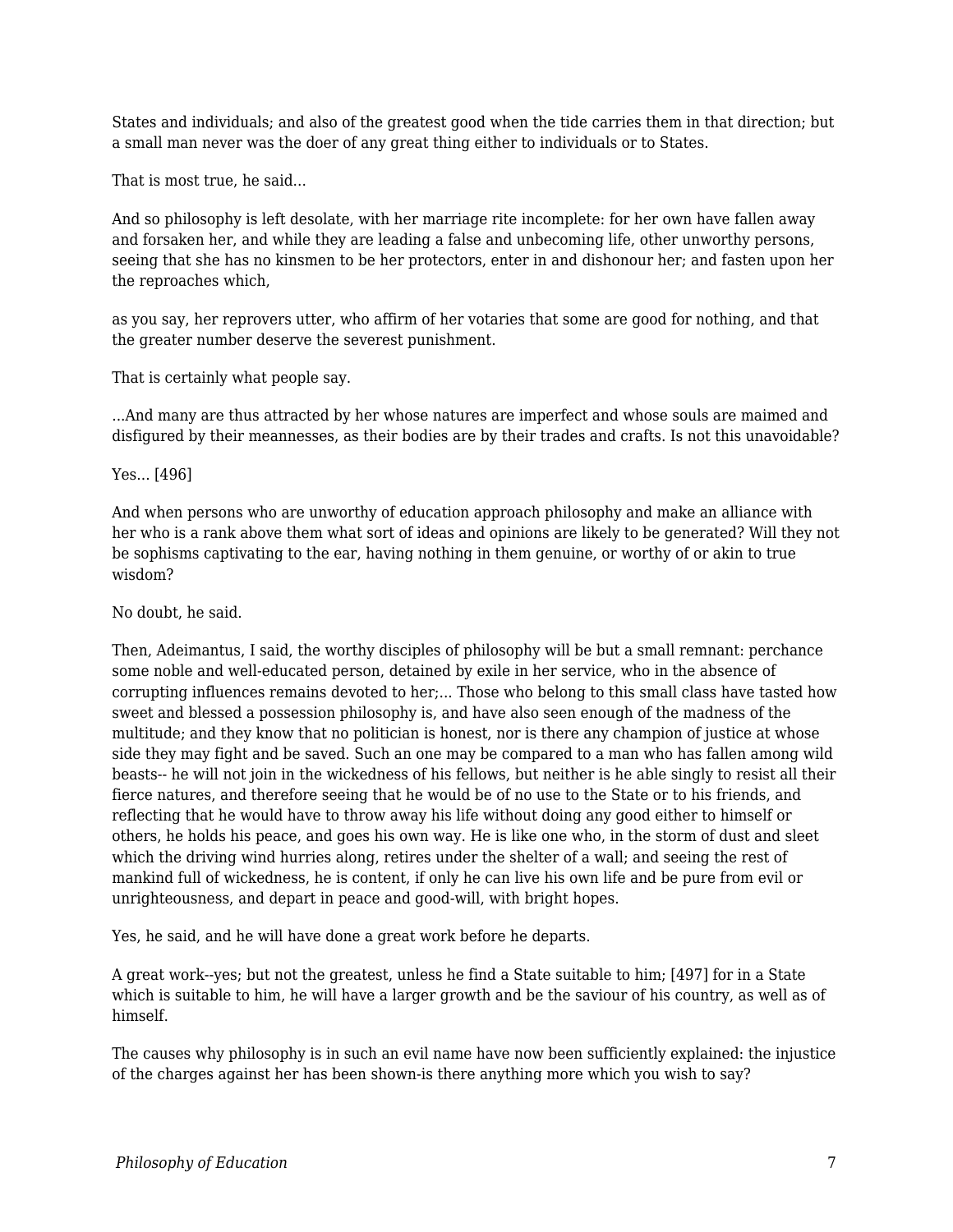Nothing more on that subject, he replied; but I should like to know which of the governments now existing is in your opinion the one adapted to her.

Not any of them, I said; and that is precisely the accusation which I bring against them--not one of them is worthy of the philosophic nature, and hence that nature is warped and estranged;--as the exotic seed which is sown in a foreign land becomes denaturalized, and is wont to be overpowered and to lose itself in the new soil, even so this growth of philosophy, instead of persisting, degenerates and receives another character. But if philosophy ever finds in the State that perfection which she herself is, then will be seen that she is in truth divine, and that all other things, whether natures of men or institutions, are but human...

[498] At present, I said, the students of philosophy are quite young; beginning when they are hardly past childhood, they devote only the time saved from moneymaking and housekeeping to such pursuits; and even those of them who are reputed to have most of the philosophic spirit, when they come within sight of the great difficulty of the subject, I mean dialectic, take themselves off. In after life when invited by some one else, they may, perhaps, go and hear a lecture, and about this they make much ado, for philosophy is not considered by them to be their proper business: at last, when they grow old, in most cases they are extinguished more truly than Heracleitus' sun, inasmuch as they never light up again.

But what ought to be their course?

Just the opposite. In childhood and youth their study, and what philosophy they learn, should be suited to their tender years: during this period while they are growing up towards manhood, the chief and special care should be given to their bodies that they may have them to use in the service of philosophy; as life advances and the intellect begins to mature, let them increase the gymnastics of the soul; but when the strength of our citizens fails and is past civil and military duties, then let them range at will and engage in no serious labour, as we intend them to live happily here, and to crown this life with a similar happiness in another... I do not wonder that the many refuse to believe; for they have never seen that of which we are now speaking realised; they have seen only a conventional imitation of philosophy, consisting of words artificially brought together, not like these of ours having a natural unity. But a human being who in word and work is perfectly moulded, as far as he can be, into the proportion and likeness of virtue--such a man ruling in a city which bears the same image, [499] they have never yet seen, neither one nor many of them--do you think that they ever did?

No indeed...

...Neither cities nor States nor individuals will ever attain perfection until the small class of philosophers whom we termed useless but not corrupt are providentially compelled, whether they will or not, to take care of the State, and until a like necessity be laid on the State to obey them; or until kings, or if not kings, the sons of kings or princes, are divinely inspired with a true love of true philosophy...

Quite right...

O my friend, I said, do not attack the multitude: they will change their minds, if, not in an aggressive spirit, but gently and with the view of soothing them and removing their dislike of over-education, you show them your philosophers as they really are and describe as you were just now doing their character and profession, [500] and then mankind will see that he of whom you are speaking is not such as they supposed--if they view him in this new light, they will surely change their notion of him,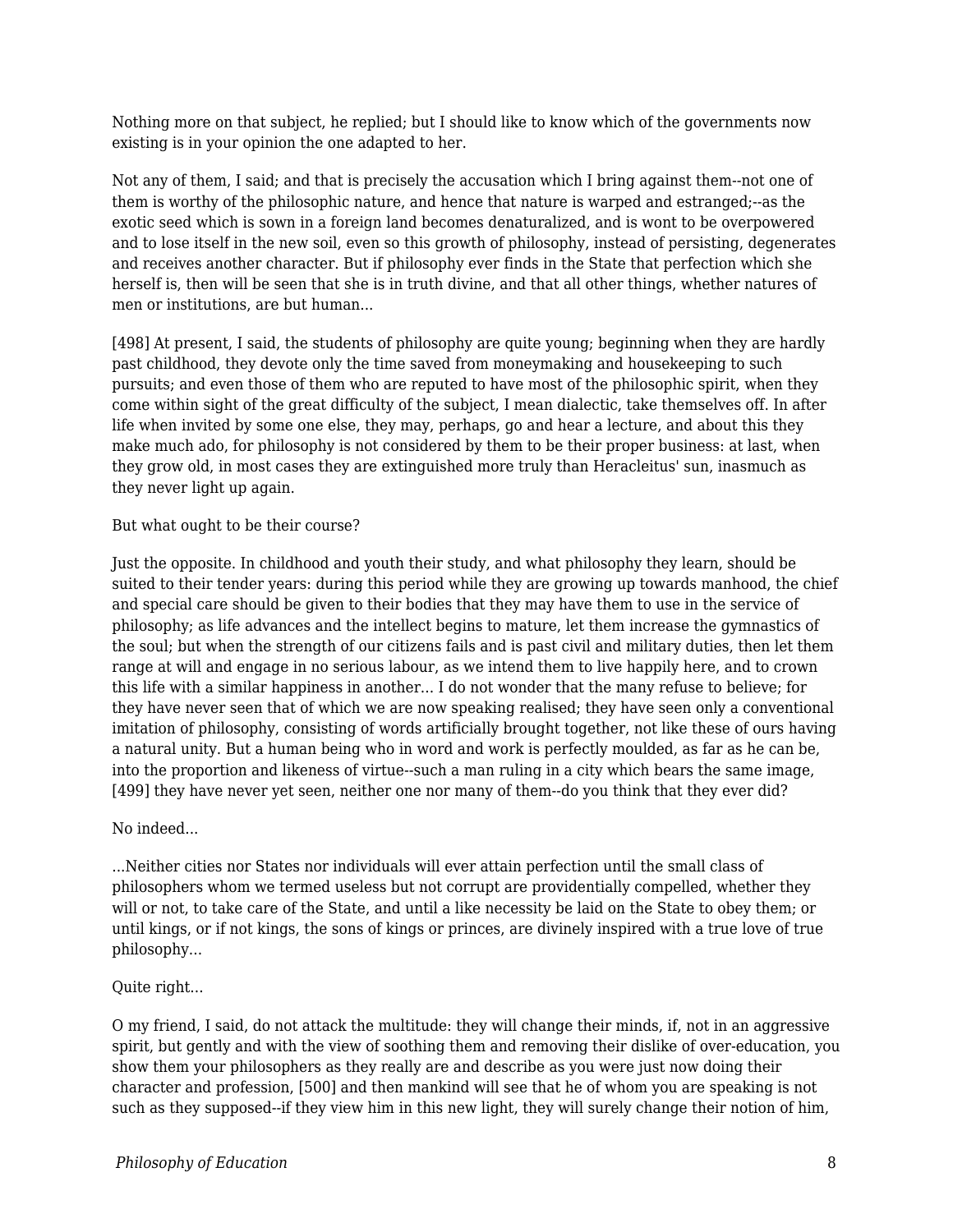and answer in another strain. Who can be at enmity with one who loves them, who that is himself gentle and free from envy will be jealous of one in whom there is no jealousy? Nay, let me answer for you, that in a few this harsh temper may be found but not in the majority of mankind.

I quite agree with you, he said...

For he, Adeimantus, whose mind is fixed upon true being, has surely no time to look down upon the affairs of earth, or to be filled with malice and envy, contending against men; his eye is ever directed towards things fixed and immutable, which he sees neither injuring nor injured by one another, but all in order moving according to reason; these he imitates, and to these he will, as far as he can, conform himself. Can a man help imitating that with which he holds reverential converse?

## Impossible.

And the philosopher holding converse with the divine order, becomes orderly and divine, as far as the nature of man allows; but like every one else, he will suffer from detraction.

Of course... But how will they draw out the plan of which you are speaking? [501] They will begin by taking the State and the manners of men, from which, as from a tablet, they will rub out the picture, and leave a clean surface. This is no easy task... And one feature they will erase, and another they will put in, they have made the ways of men, as far as possible, agreeable to the ways of God?... [502]

One is enough; let there be one man who has a city obedient to his will, and he might bring into existence the ideal polity about which the world is so incredulous.

Yes, one is enough.

The ruler may impose the laws and institutions which we have been describing, and the citizens may possibly be willing to obey them?

## Certainly...

And so with pain and toil we have reached the end of one subject, but more remains to be discussed;- how and by what studies and pursuits will the saviours of the constitution be created, and at what ages are they to apply themselves to their several studies?

## Certainly...

We were saying, as you will remember, that they were to be lovers of their country, tried by the test of pleasures and pains, and neither in hardships, nor in dangers, nor at any other critical moment were to lose their patriotism--he was to be rejected who failed, but he who always came forth pure, like gold tried in the refiner's fire, was to be made a ruler, and to receive honours and rewards in life and after death... the aspirant must not only be tested in those labours and dangers and pleasures which we mentioned before, but there is another kind of probation which we did not mention--he must be exercised also in many kinds of knowledge, to see whether the soul will be able to endure the highest of all [504], will faint under them, as in any other studies and exercises.

Yes, he said, you are quite right in testing him. But what do you mean by the highest of all knowledge?... is there a knowledge still higher than this-- higher than justice and the other virtues?

Yes, I said, there is... [505] for you have of been told that the idea of good is the highest knowledge,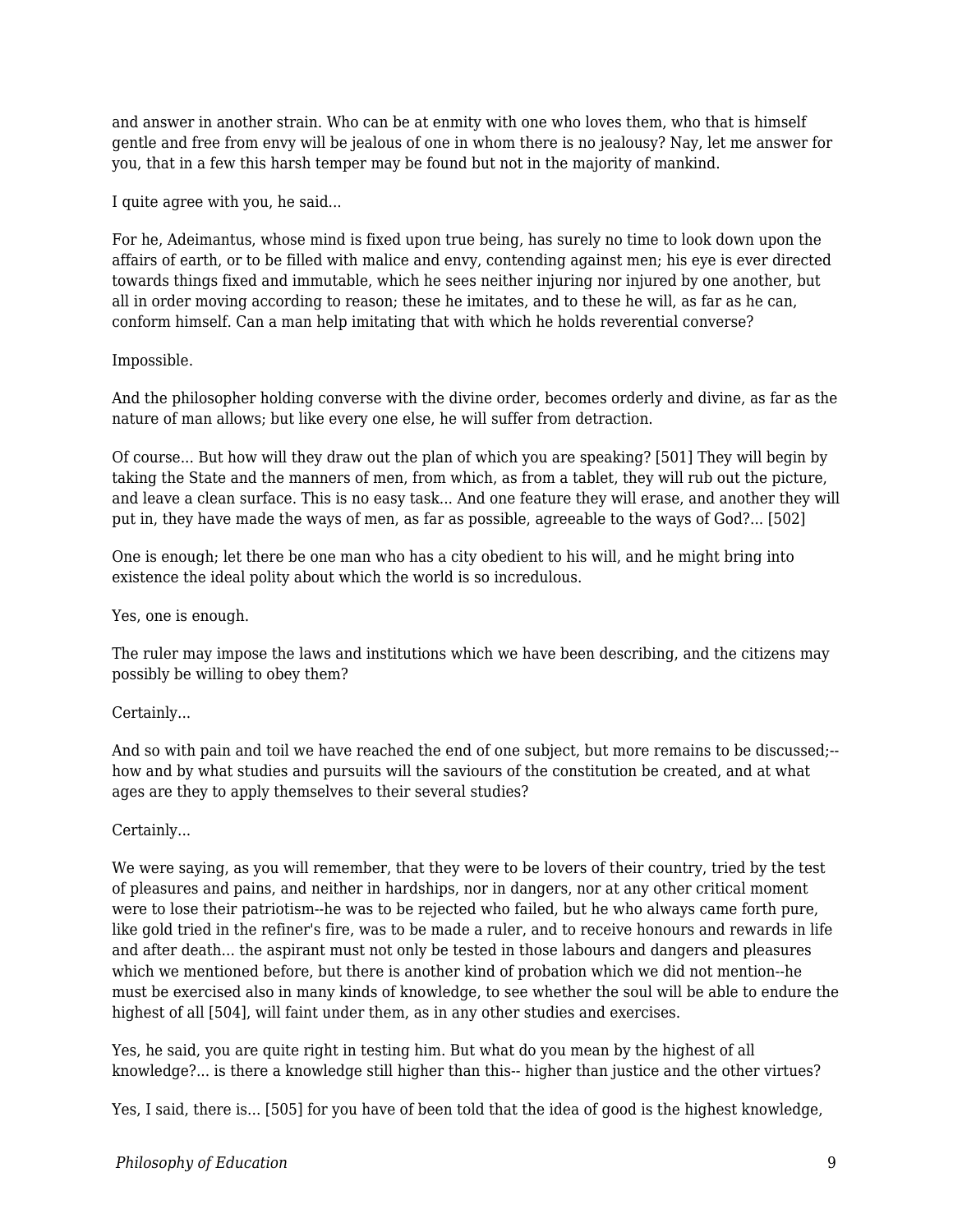and that all other things become useful and advantageous only by their use of this... but no one is satisfied with the appearance of good--the reality is what they seek; in the case of the good, appearance is despised by every one.

Very true, he said... [507]

...there is a many beautiful and a many good, and so of other things which we describe and define; to all of them `many' is applied.

True, he said.

And there is an absolute beauty and an absolute good, and of other things to which the term `many' is applied there is an absolute; for they may be brought under a single idea, which is called the essence of each.

Very true.

The many, as we say, are seen but not known, and the ideas are known but not seen.

Exactly.

And what is the organ with which we see the visible things?

The sight, he said.

And with the hearing, I said, we hear, and with the other senses perceive the other objects of sense?

True...

Sight being, as I conceive, in the eyes, and he who has eyes wanting to see; colour being also present in them, still unless there be a third nature specially adapted to the purpose, the owner of the eyes will see nothing and the colours will be invisible.

Of what nature are you speaking?

Of that which you term light, I replied.

True, he said.

[508] Noble, then, is the bond which links together sight and visibility, and great beyond other bonds by no small difference of nature; for light is their bond... the sun is not sight, but the author of sight who is recognised by sight.

True, he said.

And this is he whom I call the child of the good, whom the good begat in his own likeness, to be in the visible world, in relation to sight and the things of sight, what the good is in the intellectual world in relation to mind and the things of mind... And the soul is like the eye: when resting upon that on which truth and being shine, the soul perceives and understands and is radiant with intelligence; but when turned towards the twilight of becoming and perishing, then she has opinion only, and goes blinking about, and is first of one opinion and then of another, and seems to have no intelligence?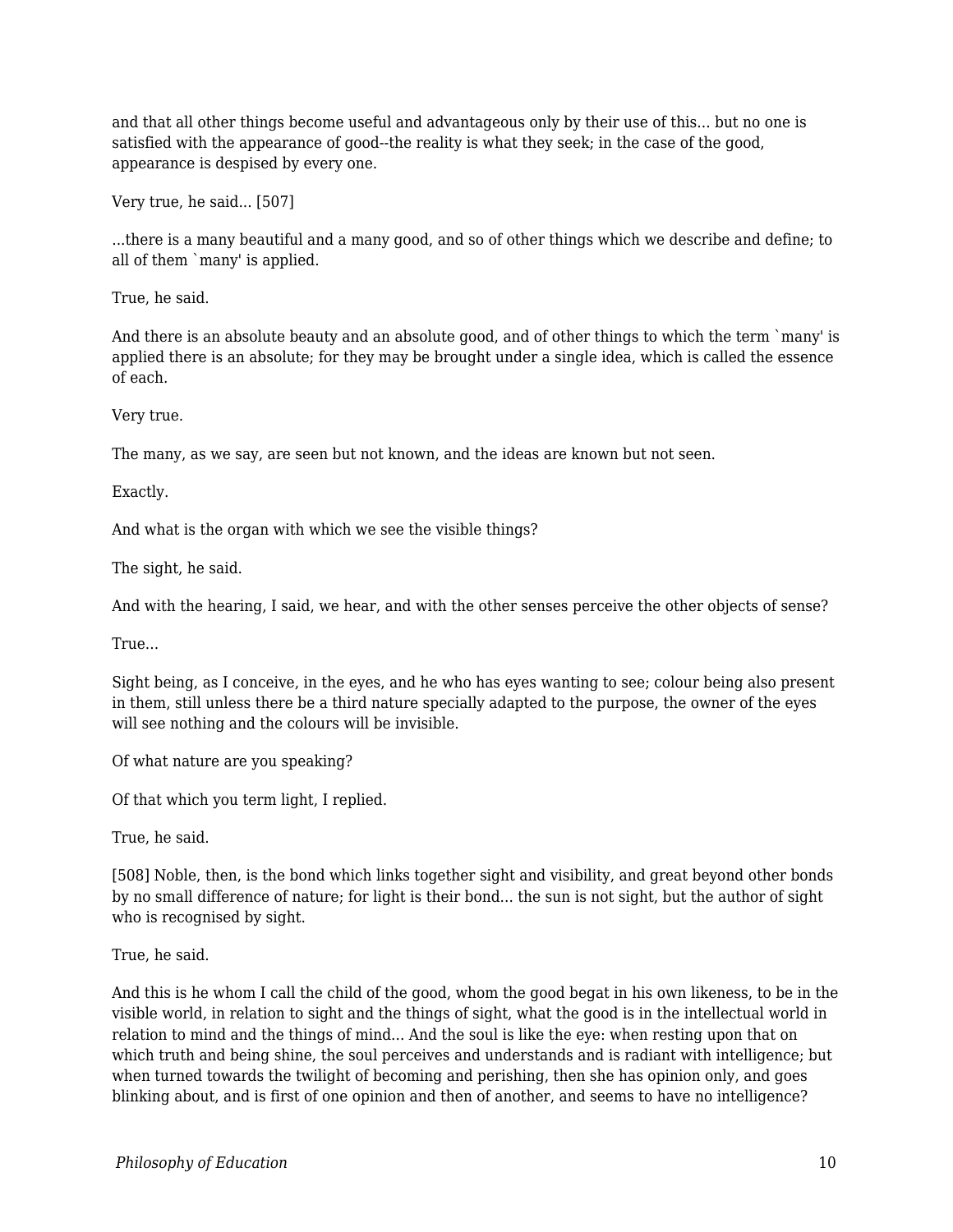## Just so.

Now, that which imparts truth to the known and the power of knowing to the knower is what I would have you term the idea of good, and this you will deem to be the cause of science, and of truth in so far as the latter becomes the subject of knowledge; beautiful too, as are both truth and knowledge, you will be right in esteeming this other nature as more beautiful than either; [509] and, as in the previous instance, light and sight may be truly said to be like the sun, and yet not to be the sun, so in this other sphere, science and truth may be deemed to be like the good, but not the good; the good has a place of honour yet higher...

You would say, would you not, that the sun is only the author of visibility in all visible things, but of generation and nourishment and growth, though he himself is not generation?

## Certainly.

In like manner the good may be said to be not only the author of knowledge to all things known, but of their being and essence, and yet the good is not essence, but far exceeds essence in dignity and power... You have to imagine, then, that there are two ruling powers, and that one of them is set over the intellectual world, the other over the visible...

## I have.

Now take a line which has been cut into two unequal parts, and divide each of them again in the same proportion, and suppose the two main divisions to answer, one to the visible and the other to the intelligible, and then compare the subdivisions in respect of their clearness and want of clearness, and you will find that the first section in the sphere of the visible consists of images. [510] And by images I mean, in the first place, shadows, and in the second place, reflections in water and in solid, smooth and polished bodies and the like: Do you understand?

## Yes, I understand.

Imagine, now, the other section, of which this is only the resemblance, to include the animals which we see, and everything that grows or is made.

## Very good.

Would you not admit that both the sections of this division have different degrees of truth, and that the copy is to the original as the sphere of opinion is to the sphere of knowledge?

## Most undoubtedly.

Next proceed to consider the manner in which the sphere of the intellectual is to be divided.

## In what manner?

Thus:--There are two subdivisions, in the lower or which the soul uses the figures given by the former division as images; the enquiry can only be hypothetical, and instead of going upwards to a principle descends to the other end; in the higher of the two, the soul passes out of hypotheses, and goes up to a principle which is above hypotheses, making no use of images as in the former case, but proceeding only in and through the ideas themselves.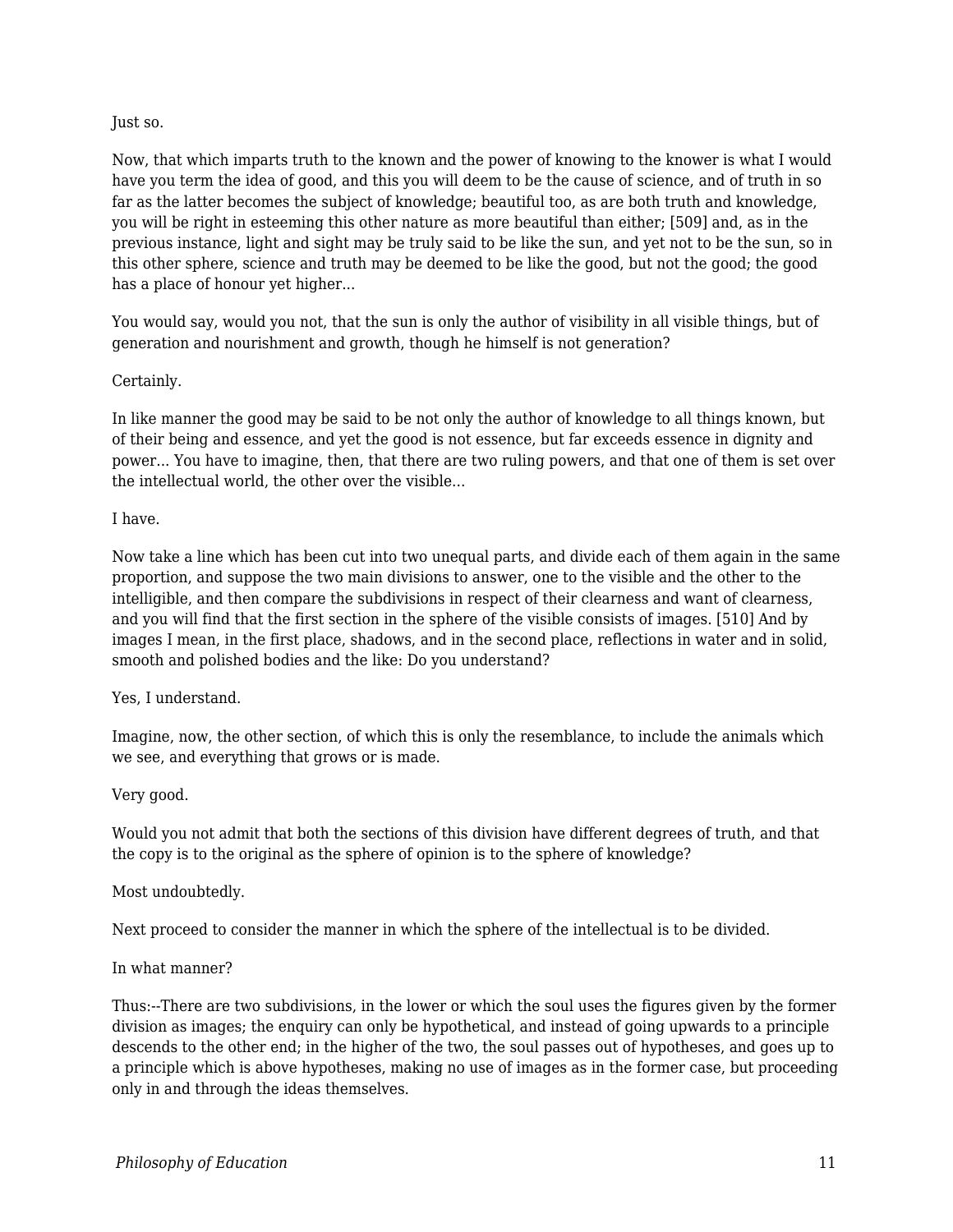I do not quite understand your meaning, he said.

Then I will try again; you will understand me better when I have made some preliminary remarks. You are aware that students of geometry, arithmetic, and the kindred sciences assume the odd and the even and the figures and three kinds of angles and the like in their several branches of science; these are their hypotheses, which they and everybody are supposed to know, and therefore they do not deign to give any account of them either to themselves or others; but they begin with them, and go on until they arrive at last, and in a consistent manner, at their conclusion?

#### Yes, he said, I know.

And do you not know also that although they make use of the visible forms and reason about them, they are thinking not of these, but of the ideals which they resemble; not of the figures which they draw, but of the absolute square and the absolute diameter, and so on-- the forms which they draw or make, and which have shadows and reflections in water of their own, are converted by them into images, but they are really seeking to behold the things themselves, which can only be seen with the eye of the mind?

#### [511] That is true.

And of this kind I spoke as the intelligible, although in the search after it the soul is compelled to use hypotheses; not ascending to a first principle, because she is unable to rise above the region of hypothesis, but employing the objects of which the shadows below are resemblances in their turn as images, they having in relation to the shadows and reflections of them a greater distinctness, and therefore a higher value.

I understand, he said, that you are speaking of the province of geometry and the sister arts.

And when I speak of the other division of the intelligible, you will understand me to speak of that other sort of knowledge which reason herself attains by the power of dialectic, using the hypotheses not as first principles, but only as hypotheses-- that is to say, as steps and points of departure into a world which is above hypotheses, in order that she may soar beyond them to the first principle of the whole; and clinging to this and then to that which depends on this, by successive steps she descends again without the aid of any sensible object, from ideas, through ideas, and in ideas she ends.

I understand you, he replied; not perfectly, for you seem to me to be describing a task which is really tremendous; but, at any rate, I understand you to say that knowledge and being, which the science of dialectic contemplates, are clearer than the notions of the arts, as they are termed, which proceed from hypotheses only: these are also contemplated by the understanding, and not by the senses: yet, because they start from hypotheses and do not ascend to a principle, those who contemplate them appear to you not to exercise the higher reason upon them, although when a first principle is added to them they are cognizable by the higher reason. And the habit which is concerned with geometry and the cognate sciences I suppose that you would term understanding and not reason, as being intermediate between opinion and reason.

You have quite conceived my meaning, I said; and now, corresponding to these four divisions, let there be four faculties in the soul-reason answering to the highest, understanding to the second, faith (or conviction) to the third, and perception of shadows to the last-and let there be a scale of them, and let us suppose that the several faculties have clearness in the same degree that their objects have truth.